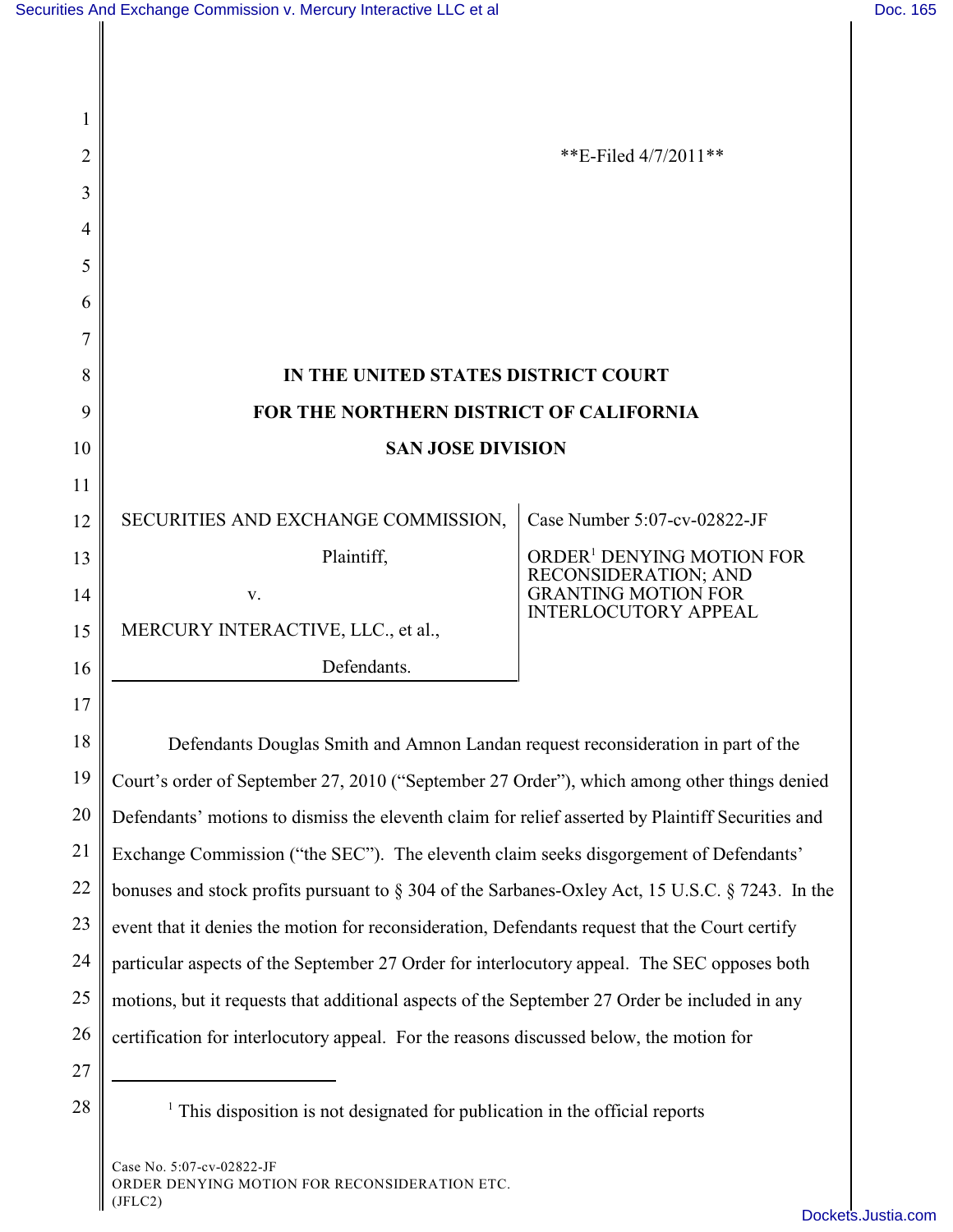| $\mathbf{1}$   | reconsideration will be denied, and the motion for interlocutory appeal will be granted with                                                                                                                                                                                                                                  |  |  |
|----------------|-------------------------------------------------------------------------------------------------------------------------------------------------------------------------------------------------------------------------------------------------------------------------------------------------------------------------------|--|--|
| $\overline{2}$ | respect to the issues raised by both parties.                                                                                                                                                                                                                                                                                 |  |  |
| 3              | <b>I. MOTION FOR RECONSIDERATION</b>                                                                                                                                                                                                                                                                                          |  |  |
| 4              | A party seeking reconsideration of the Court's order must show:                                                                                                                                                                                                                                                               |  |  |
| 5              | (1) That at the time of the motion for leave, a material difference in fact or law                                                                                                                                                                                                                                            |  |  |
| 6<br>7         | exists from that which was presented to the Court before entry of the interlocutory<br>order for which reconsideration is sought. The party also must show that in the<br>exercise of reasonable diligence the party applying for reconsideration did not<br>know such fact or law at the time of the interlocutory order; or |  |  |
| 8              | (2) The emergence of new material facts or a change of law occurring after the<br>time of such order; or                                                                                                                                                                                                                      |  |  |
| 9<br>10        | (3) A manifest failure by the Court to consider material facts or dispositive legal<br>arguments which were presented to the Court before such interlocutory order.                                                                                                                                                           |  |  |
| 11             | Civil. L.R. 7-9(b).                                                                                                                                                                                                                                                                                                           |  |  |
| 12             | Defendants argue that the Court failed to consider dispositive legal arguments with which                                                                                                                                                                                                                                     |  |  |
| 13             | it was presented. In particular, Defendants contend that the Court failed to apply the rule of                                                                                                                                                                                                                                |  |  |
| 14             | lenity, under which ambiguities in $\S$ 304 must construed in their favor. "Due process requires                                                                                                                                                                                                                              |  |  |
| 15             | that before a criminal sanction or significant civil or administrative penalty attaches, an                                                                                                                                                                                                                                   |  |  |
| 16             | individual must have fair warning of the conduct prohibited by the statute or the regulation that                                                                                                                                                                                                                             |  |  |
| 17             | makes such a sanction possible." County of Suffolk v. First Am. Real Estate Solutions, 261 F.3d                                                                                                                                                                                                                               |  |  |
| 18             | 179, 195 (2d Cir. 2001). Ambiguities in such statutes must be resolved in favor of the                                                                                                                                                                                                                                        |  |  |
| 19             | defendants. Fed. Election Comm'n v. Arlen Specter '96, 150 F. Supp. 2d 797, 812 (E.D. Pa.                                                                                                                                                                                                                                     |  |  |
| 20             | 2001).                                                                                                                                                                                                                                                                                                                        |  |  |
| 21             | Section 304 of the Sarbanes-Oxley Act provides in relevant part as follows:                                                                                                                                                                                                                                                   |  |  |
| 22             | If an issuer is required to prepare an accounting restatement due to the material<br>noncompliance of the issuer, as a result of misconduct, with <i>any financial</i>                                                                                                                                                        |  |  |
| 23             | reporting requirement under the securities laws, the chief executive officer and<br>chief financial officer of the issuer shall reimburse the issuer for-                                                                                                                                                                     |  |  |
| 24             | (1) any bonus or other incentive-based or equity-based compensation received by                                                                                                                                                                                                                                               |  |  |
| 25<br>26       | that person from the issuer during the 12-month period following the first public<br><i>issuance or filing</i> with the Commission (whichever first occurs) of the financial<br>document embodying such financial reporting requirement; and                                                                                  |  |  |
| 27<br>28       | (2) any profits realized from the sale of securities of the issuer during that 12-<br>month period.                                                                                                                                                                                                                           |  |  |
|                | $\overline{2}$                                                                                                                                                                                                                                                                                                                |  |  |
|                | $5.07 \times 0.2822$ IE                                                                                                                                                                                                                                                                                                       |  |  |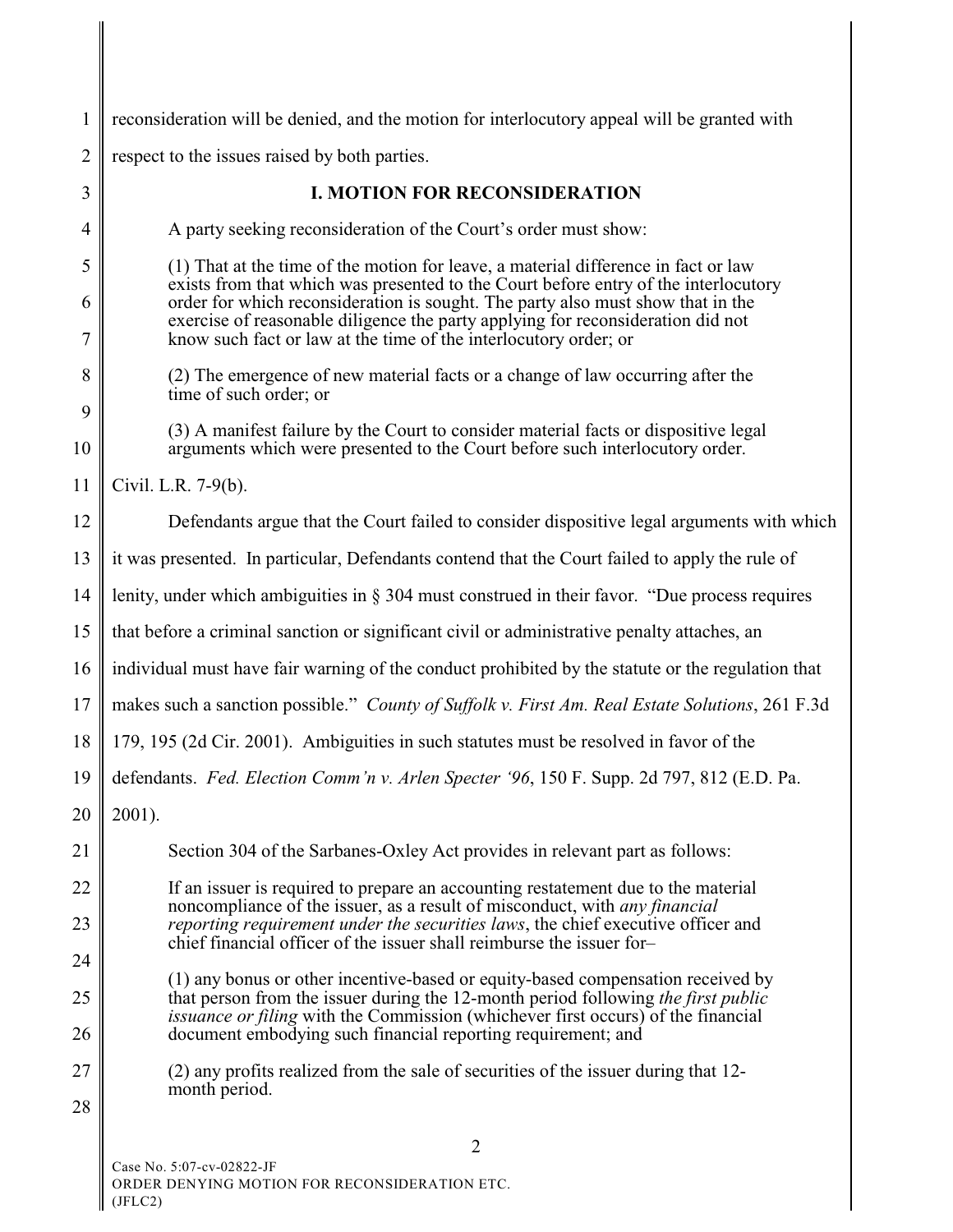1 15 U.S.C. § 7243(a) (emphasis added).

2 3 4 5 6 7 8 9 In its September 27 Order, the Court held that "because separate reporting requirements compel the filing of both quarterly and annual reports, *see* Securities Exchange Act Rules 13a-1 (annual reports) and 13a-13 (quarterly reports), the 'first' annual report to conceal the material information may trigger application of § 304 even if such report is filed after the 'first' quarterly report to conceal the information." September 27 Order at 7. The Court thus concluded that the SEC may seek disgorgement of compensation received by Defendants during the twelve-month periods following both the filing of the August 13, 2002 Form 10-Q and the filing of the March 14, 2003 Form 10-K. *Id*.

10 11 12 13 14 15 16 17 18 Defendants contend that although the phrase "any financial reporting requirement under the securities laws" could be construed to encompass the requirements for filing quarterly and annual reports, the phrase alternatively could be construed to encompass only the general requirement that financial results must be in accordance with generally accepted accounting principles ("GAAP"). Defendants point out that the harm in this case was caused not by a failure to file quarterly or annual reports, but rather by a failure to ensure that those reports complied with GAAP. Defendants assert that under these circumstances, their proposed construction is at least reasonable; given two reasonable constructions, the rule of lenity requires that the Court adopt the construction favoring Defendants.

19 20 21 22 23 24 25 26 27 28 This Court implicitly has concluded that  $\S 304$  is a penalty provision; in its order of September 15, 2009, the Court rejected the SEC's proposed construction that a twelve-month period is triggered by the first filing of any particular document, holding that even if this were one possible reasonable construction, Defendants' reading was equally reasonable and thus must be adopted under *County of Suffolk*. However, even applying the rule of lenity, Defendants' proposed construction of the phrase "any financial reporting requirement under the securities laws" is unreasonable. Defendants offer no authority for their assertion that "financial reporting requirement" does *not* refer to a requirement to file financial reports, but rather to a requirement to file such reports *in accordance with GAAP*. Numerous decisions use the term "reporting requirements" to refer to an issuer's obligations to file quarterly and annual reports. *See, e.g.*,

Case No. 5:07-cv-02822-JF ORDER DENYING MOTION FOR RECONSIDERATION ETC. (JFLC2)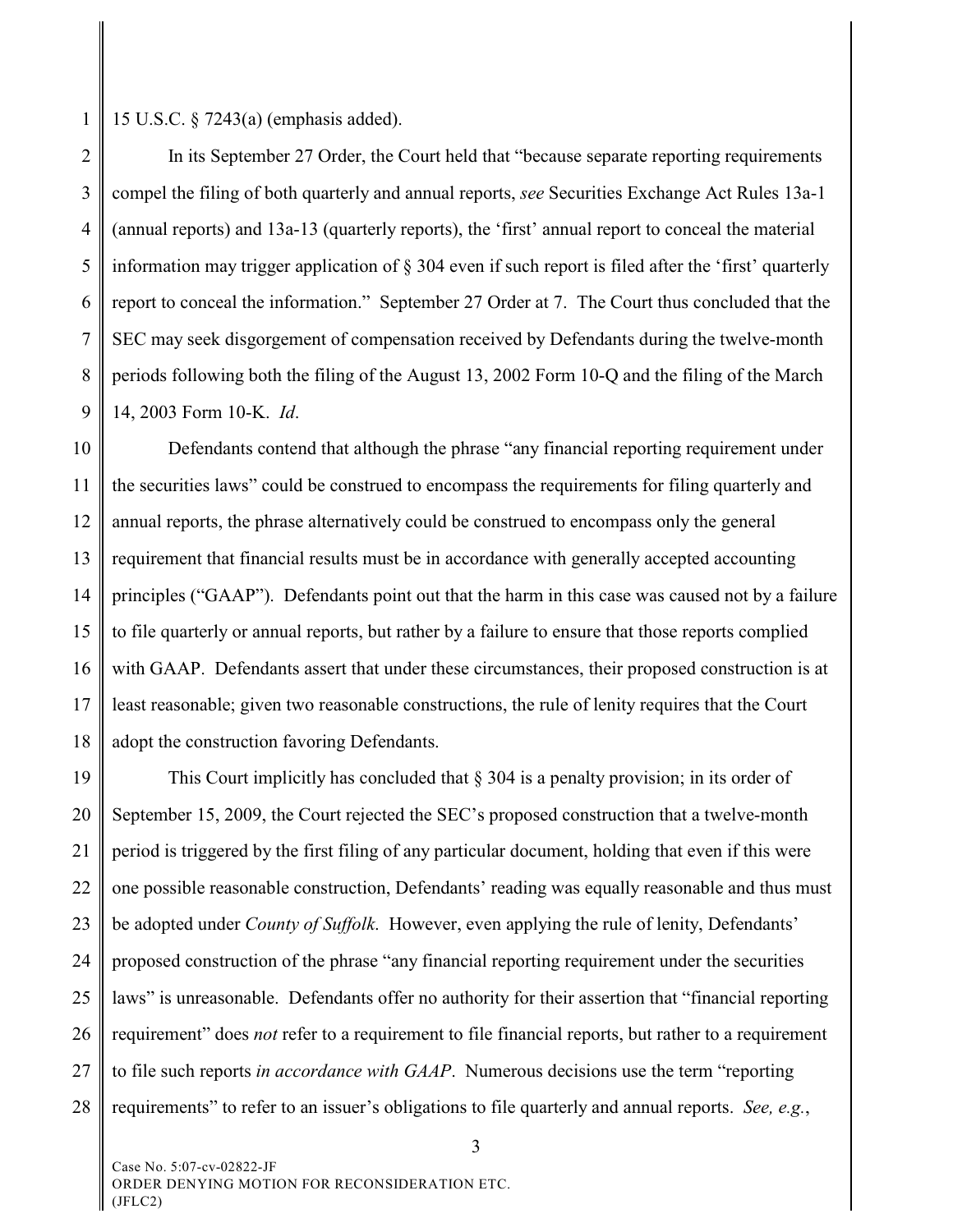1 2 3 4 5 6 7 8 9 *United States v. Berger*, 473 F.3d 1080, 1099 (9th Cir. 2007) (referring to the mandatory filing of Forms 10-Q and 10-K as "reporting requirements"); *SEC v. Fehn*, 97 F.3d 1276, 1281 (9th Cir. 1996) (noting that issuer was not in compliance with "reporting requirements" because it had failed to file a Form 10-Q); *McGann v. Ernst & Young*, 102 F.3d 390, 397 (9th Cir. 1996) ("federal reporting requirements, such as the Form 10-K, exist to control the accuracy of the financial data available to investors in the securities markets") (internal quotation marks and citation omitted); *SEC v. Retail Pro, Inc.*, 673 F. Supp. 2d 1108, 1129 (S.D. Cal 2009) (referring to "the issuer reporting requirements of Section 13(a) of the Exchange Act"). Accordingly, the Court declines to reconsider its construction of § 304.

10

## **II. MOTION FOR INTERLOCUTORY APPEAL**

11 12 13 14 Under 28 U.S.C. § 1292(b), the Court may certify an order for immediate appeal upon finding: (1) the existence of a controlling question of law, (2) substantial grounds for difference of opinion, and (3) that an immediate appeal would materially advance the ultimate termination of the litigation. *In re Cement Antitrust Litig.*, 673 F.2d 1020, 1026 (9th Cir. 1982).

15 16 17 18 19 The Court concludes that the appropriate construction of  $\S 304$  is a controlling question of law, and that an immediate appeal would materially advance the ultimate termination of the litigation. The bulk of the damages sought against Defendants arise from the § 304 claims. A final resolution as the scope of the statute would have a significant effect on the trial of this action, and perhaps upon the parties' efforts to reach settlement.

20 21 22 23 24 25 26 27 Moreover, there are substantial grounds for a difference of opinion. "Courts traditionally will find that a substantial ground for difference of opinion exists where the circuits are in dispute on the question and the court of appeals of the circuit has not spoken on the point, if complicated questions arise under foreign law, *or if novel and difficult questions of first impression are presented*." *Couch v. Telescope, Inc*. 611 F.3d 629, 633 (9th Cir. 2010) (internal quotation marks and citation omitted) (emphasis added). As evidenced by its orders, this Court has grappled with a number of novel and difficult questions in the course of construing § 304. Accordingly, the Court will certify this matter for interlocutory appeal.

28